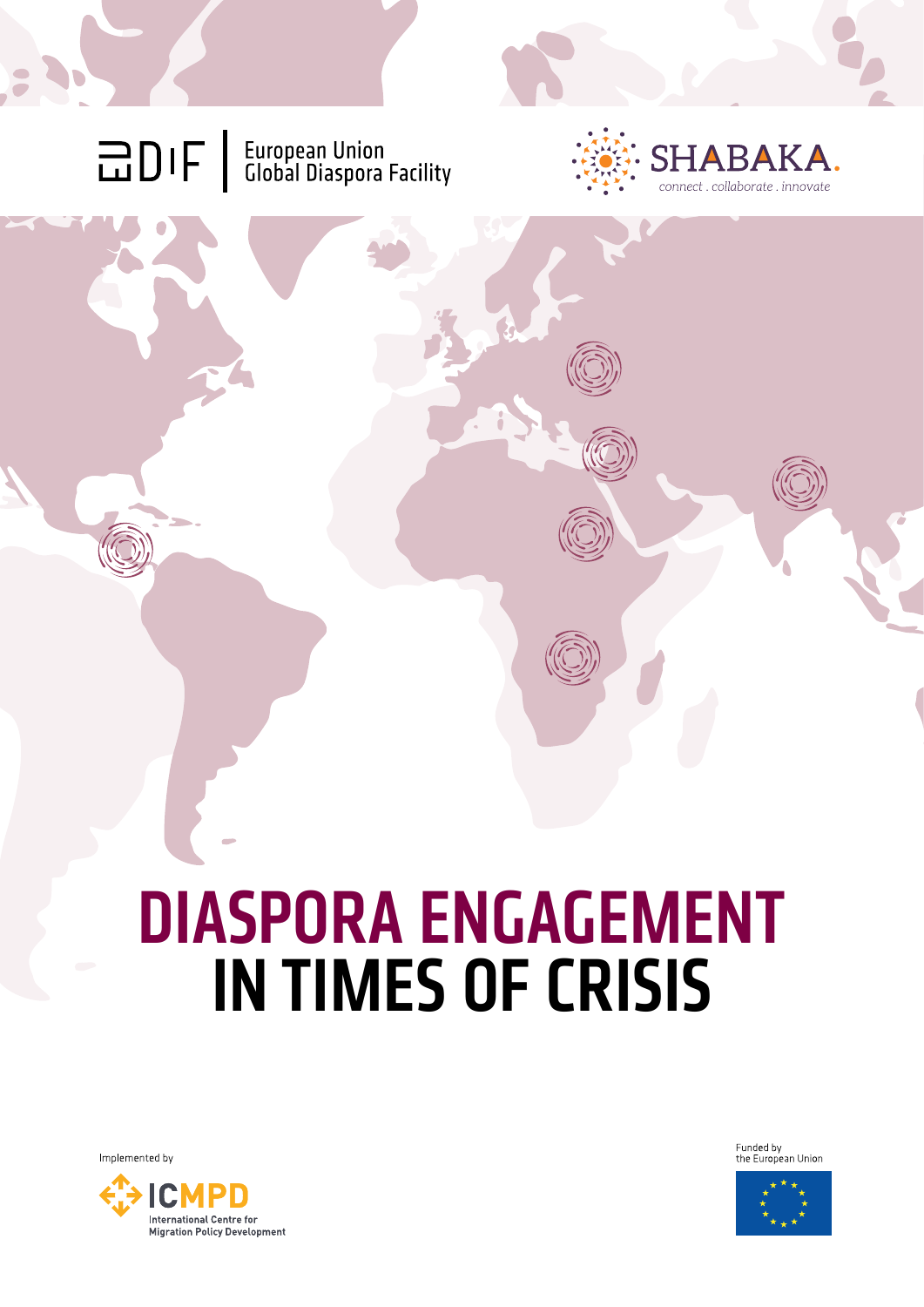#### **AUTHORS**

**[Shabaka](https://shabaka.org/):** Dr Bashair Ahmed (Project Lead); Desmond Awoonor-Gordon; Joshua Aspden; Kirstie Kwarteng; Lidiia Lukasevych; Marthe van der Wolf; Paul Asquith (Project Manager); Rania Amin

Shabaka is a values-driven, diaspora-led consulting and research organisation focused on diasporas' humanitarian preparedness, response, and recovery. It provides professional consultancy services to corporate, NGO, community, and government sectors. These include research and training on diaspora, migration, protection, and humanitarian action.

<https://shabaka.org/>

For any queries, please contact: [info@shabaka.org](mailto:info@shabaka.org)

#### **Coordinated by**

**[EUDiF](https://diasporafordevelopment.eu/):** Dr Aurélie Sgro (Senior Project Manager); Dr Fanny Tittel-Mosser (Knowledge Management and Research Officer); Mohammed Ameen Arimbra (Intern)

The EU Global Diaspora Facility (EUDiF) is a pilot project funded by the European Union's Directorate-General for International Partnerships (DG INTPA) under the Development Cooperation Instrument, running from June 2019 until the end of 2022. The project is implemented by the International Centre for Migration Policy Development (ICMPD). EUDiF strives to foster an informed, inclusive and impactful diaspora-development ecosystem through knowledge and action, working together with partner countries, diaspora organisations in Europe, the EU and its Member States.

<https://diasporafordevelopment.eu/> For any queries, please contact: [EU-diaspora@icmpd.org](mailto:EU-diaspora@icmpd.org)

Shabaka (2021). Diaspora Engagement in Times of Crisis. EUDiF, International Centre Migration Policy Development (ICMPD): Brussels, Belgium.

Designed by: Marc Rechdane

This report has been drafted under the EU Global Diaspora Facility (EUDiF), funded by the European Union (EU), and implemented by the International Centre for Migration Policy Development (ICMPD). The opinions expressed in this report are the sole responsibility of the authors and do not necessarily reflect the views of the EU, ICMPD, or Shabaka.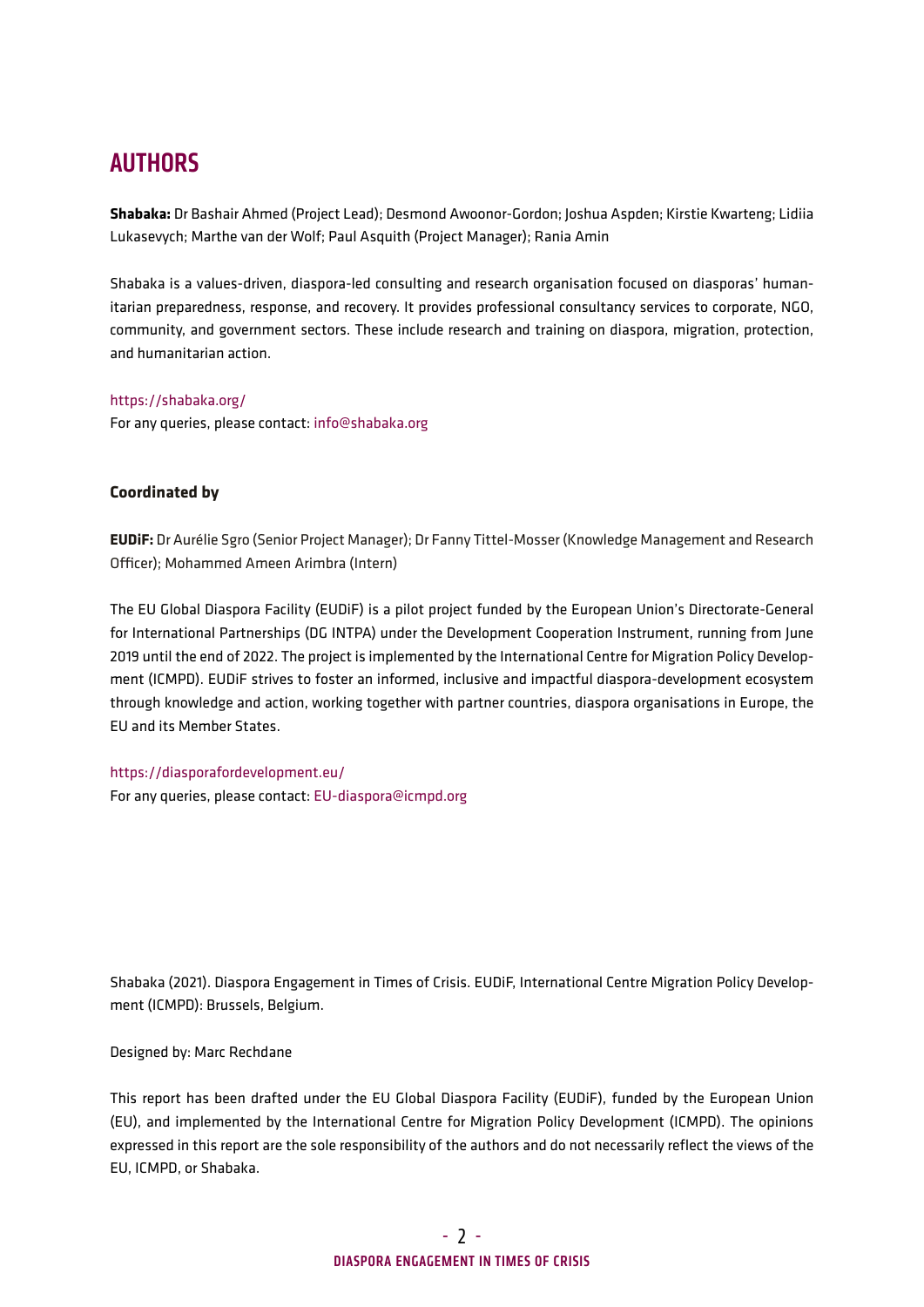## EXECUTIVE SUMMARY AND RECOMMENDATIONS

Diasporas make considerable contributions to and have great potential for supporting humanitarian action in their countries or regions of origin. Since the outbreak of the COVID-19 pandemic in 2020, diasporas have played a front-and-centre role in assisting their communities at home and abroad. However, their contribution is still significantly underresearched, poorly acknowledged, and hardly ever coordinated with other actors.

Against this backdrop, the European Union Global Diaspora Facility (EUDiF) commissioned this study to primarily unpack how diasporas respond to emergencies, decrypt current trends and challenges in this regard, and analyse systems of cooperation between diasporas and 'traditional' humanitarian actors. The study also aimed at elucidating the conditions that can facilitate or impede diaspora engagement during emergencies. Ultimately, the study provides actionable recommendations to better leverage and enhance the impact of diaspora contributions in times of crisis.

To provide comparative findings over time, across regions, and between types of crisis, the report examines diaspora humanitarian responses in six countries: Lebanon, Nepal, Nicaragua, Sudan, Ukraine, and Zambia.

#### KEY FINDINGS

Insights and lessons learned from the six crises covered by this study can be clustered at three levels:

- I. Drivers of diaspora humanitarianism: why and when diaspora contribute to humanitarian response;
- II. Forms of diaspora humanitarianism*:* what contributions diaspora can make during crises and how these contributions are delivered;
- III. Challenges to diaspora humanitarianism: barriers and risks that impede the contributions of diasporas to humanitarian response.

A key finding is that contextual factors in the countries concerned – in particular the social, economic, political, and historical forces at work in each case – are more critical in shaping the contours of diaspora humanitarian responses than the type of emergency. This was found to be the case in all six countries studied.

It is also important to note that the COVID-19 pandemic has forced diaspora responders, development agencies, and NGOs to adapt to crisis response more broadly, and pandemic travel restrictions have forced diaspora and traditional humanitarian partners to deliver activities remotely.

We present the key findings below in three main areas: drivers of diaspora humanitarian response, forms of diaspora humanitarianism, and challenges to diaspora humanitarian interventions.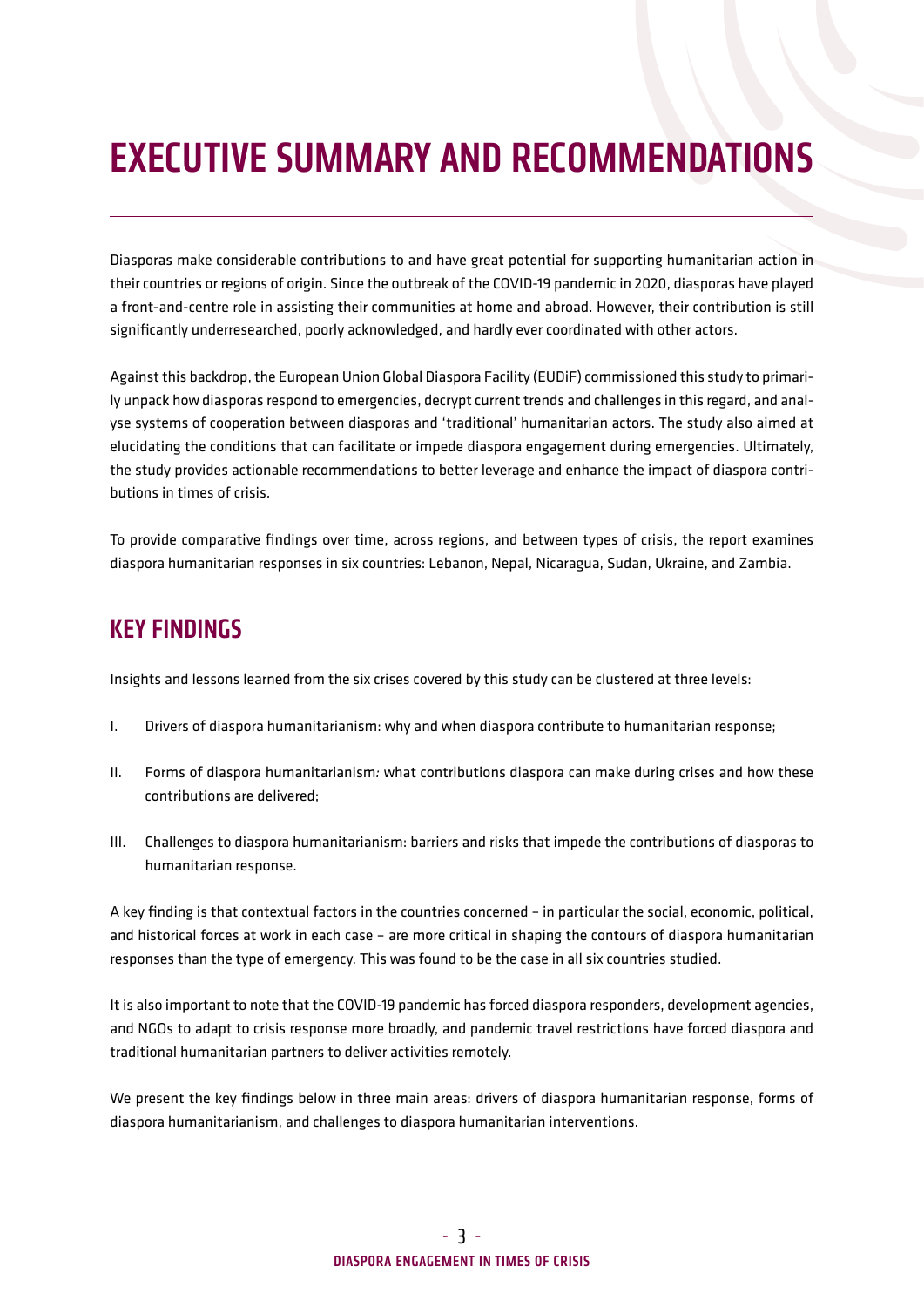#### DIASPORA HUMANITARIANISM



#### I. DRIVERS

- **1. Diaspora identities:** The ways in which diasporas express their identity shape their motivations at the roots of humanitarian action and influence how they provide support. Diaspora humanitarianism is not restricted to first-generation migrants (although they predominantly drive diaspora humanitarianism). Crises in home countries can stimulate new relationships and engagement among second-generation diaspora members. While humanitarian motivations are integral to diaspora emergency responses, social and cultural connections to countries of origin are also critical, driving a desire to achieve more direct, localised impact.
- **2. Diaspora response to crises is often recurrent**: Diasporas are often used to responding to recurrent, cyclical crises in countries of origin, engaging before, during, and after crises. This means that they can draw on networks and expertise to identify needs, mobilise resources, and respond to crises. In addition, for some diaspora groups the memories of earlier historical crises provide lessons learned as well as a call to action.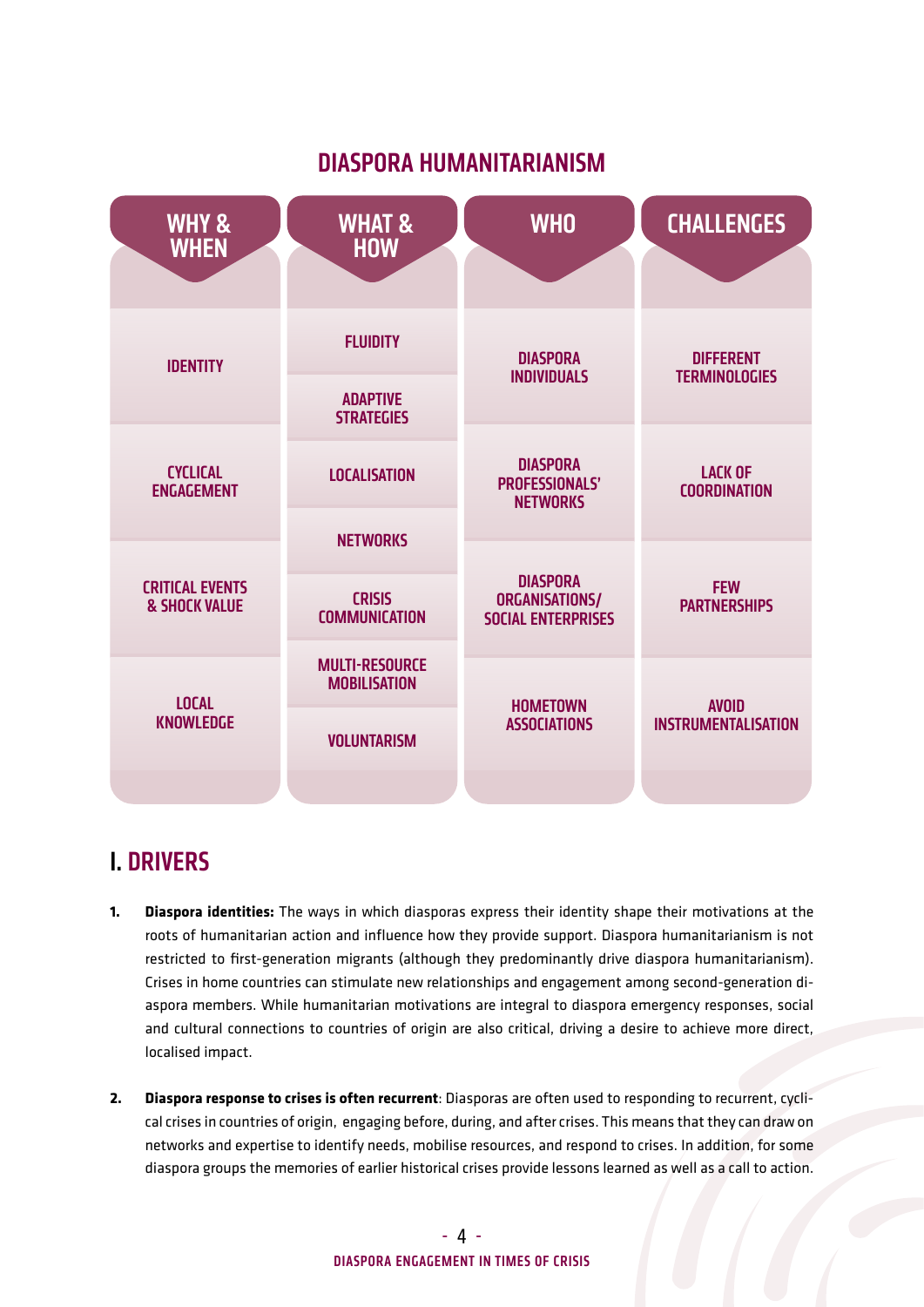These earlier crises can be relatively recent, as in the cases of Lebanon, Nicaragua, and Sudan, or they may have occurred further in the past, as in the case of Ukraine.

- **3. Critical events and ongoing challenges**: Critical/unprecedented events can (re)invigorate diaspora response, while ongoing challenges (long-term political and economic instability) affect modalities of intervention. The shock resulting from the occurrence of an emergency, combined with existing distrust towards governments and INGOs' capacity to adequately respond to a crisis, has a strong effect of strengthening or rekindling connections to countries of origin, thereby mobilising diaspora responses. Arguably, the COVID-19 pandemic has also motivated diaspora engagement and response in Lebanon, Nicaragua, Sudan, Ukraine, and Zambia.
- **4. Local context matters:** Understanding and navigating complex local contexts and the unique confluence of socio-economic, political, cultural, and historical factors in specific emergencies can be a comparative advantage for diaspora responders.

#### II. FORMS

- **5. Fluidity of diaspora engagement across development and humanitarian interventions:** Diaspora can easily shift from a development to a humanitarian focus (or vice versa). This shift is usually harder for (I) NGOs and traditional humanitarian agencies, due to their structures and types of programmatic interventions. However, diaspora groups are less able to quickly leverage large amounts of additional funding, unlike humanitarian agencies and (I)NGOs that can more readily scale up their response.
- **6. Different types of diaspora responders are active in crisis response:** Diaspora professionals' networks, such as medical professionals or engineers, can draw on specialised skills to provide technical assistance during crises in origin countries – both remotely and physically. Diaspora organisations and individuals also deploy their intellectual, social, and political capital in response, for example, through resource mobilisation, fundraising, lobbying, crisis advocacy to highlight the needs of affected people, and remote and physical volunteering. Examples of this were seen in all six countries.
- **7. Diasporas display inspiring adaptive strategies:** More 'traditional' humanitarian agencies and NGOs, as well as governments in origin and settlement countries, can learn much **from diaspora-led humanitarian adaptive strategies** across the humanitarian-development nexus, and their focus on more direct, localised impact. Strong examples of this were seen in Lebanon, Nicaragua, Sudan, Ukraine, and Zambia.
- **8. Diasporas drive forward the "localisation agenda"**: At the 2016 World Humanitarian Summit (WHS), humanitarian actors confirmed their commitment to the 'Grand Bargain', which aims to increase the role of – and resources allocated to – local civil society organisations involved in humanitarian response.

Diaspora responders are already delivering on the localisation agenda by working closely with local civil society organisations to improve impact and accountability. Diaspora responders in Lebanon, Nepal, Nicaragua, Sudan, Ukraine, and Zambia have provided examples of such collaboration and partnership.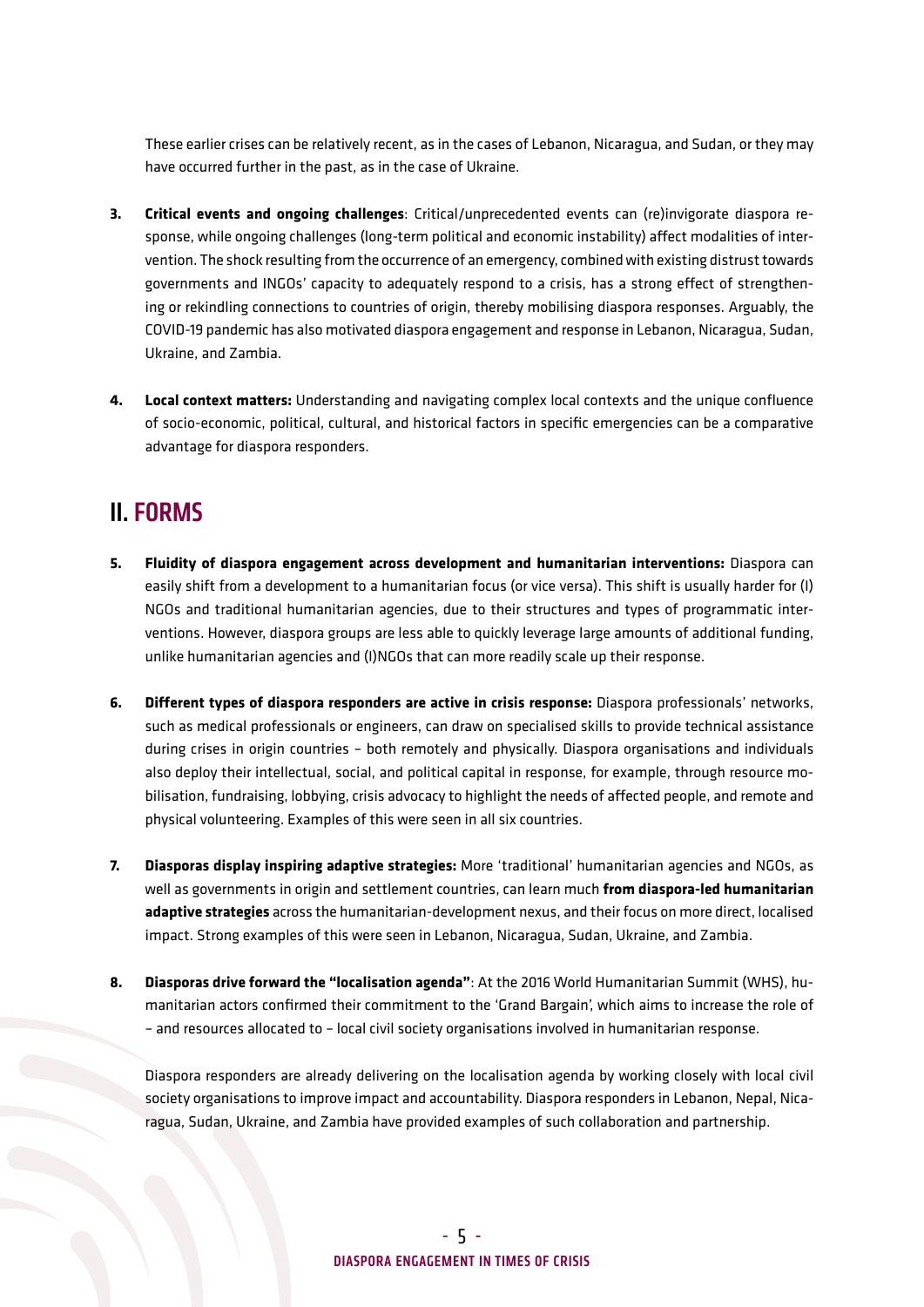- **9. Networks are key:** While diasporas often respond as individuals, they also belong to, and set up, their own informal transnational networks, drawing on community and professional connections. Diasporas from all of the countries of origin studied demonstrated they belong to, and help create, **global networks. Principal settlement countries do not necessarily limit these networks**, but can influence network formation and types of diaspora engagements. Some of these diaspora communities (e.g. Lebanon, Ukraine, and to a lesser extent Nepal) have links to their countries of origin that span multiple generations. Respondents reported that **religious, linguistic, cultural, and other factors** are critical to maintaining these relationships.
- **10. Crisis communication methods:** Online technology is used to its fullest by the diaspora communities surveyed, particularly applications, such as WhatsApp and Telegram, which facilitate instant communication, updates on needs on the ground, and the formation of new groups. Different information sources, including family and community networks, local newspapers, TV, and social media are also used to identify needs and track impact. Offline engagement is equally important. Community activities, such as fund-raisers and volunteering via faith groups, are critical engagement methods among diasporas.
- **11. Diasporas mobilise a multitude of resources during emergencies:** Almost unanimously, the diasporas surveyed and interview respondents expressed **financial crisis solidarity**. This is a **natural extension of existing patterns of remittances** and support for extended family and kin. Diaspora responders were also involved in **sending money to other countries**, in addition to countries of origin. Furthermore, they donated **relief and medical supplies, volunteered their time and expertise, and contributed to awareness-raising as well as campaigns and advocacy**. Diasporas also support **post-crisis** reconstruction and recovery.
- **12. Diasporas engage in mostly pro bono efforts**: Most diaspora humanitarian responders act on a voluntary **and informal basis**, rather than as part of established or registered institutions. 70% of diaspora survey respondents reported using their own income to fund their activities, while 62% reported using their own savings. It is thus critical to realise the fluidity of diaspora humanitarian engagement and introduce systems to facilitate voluntarism.

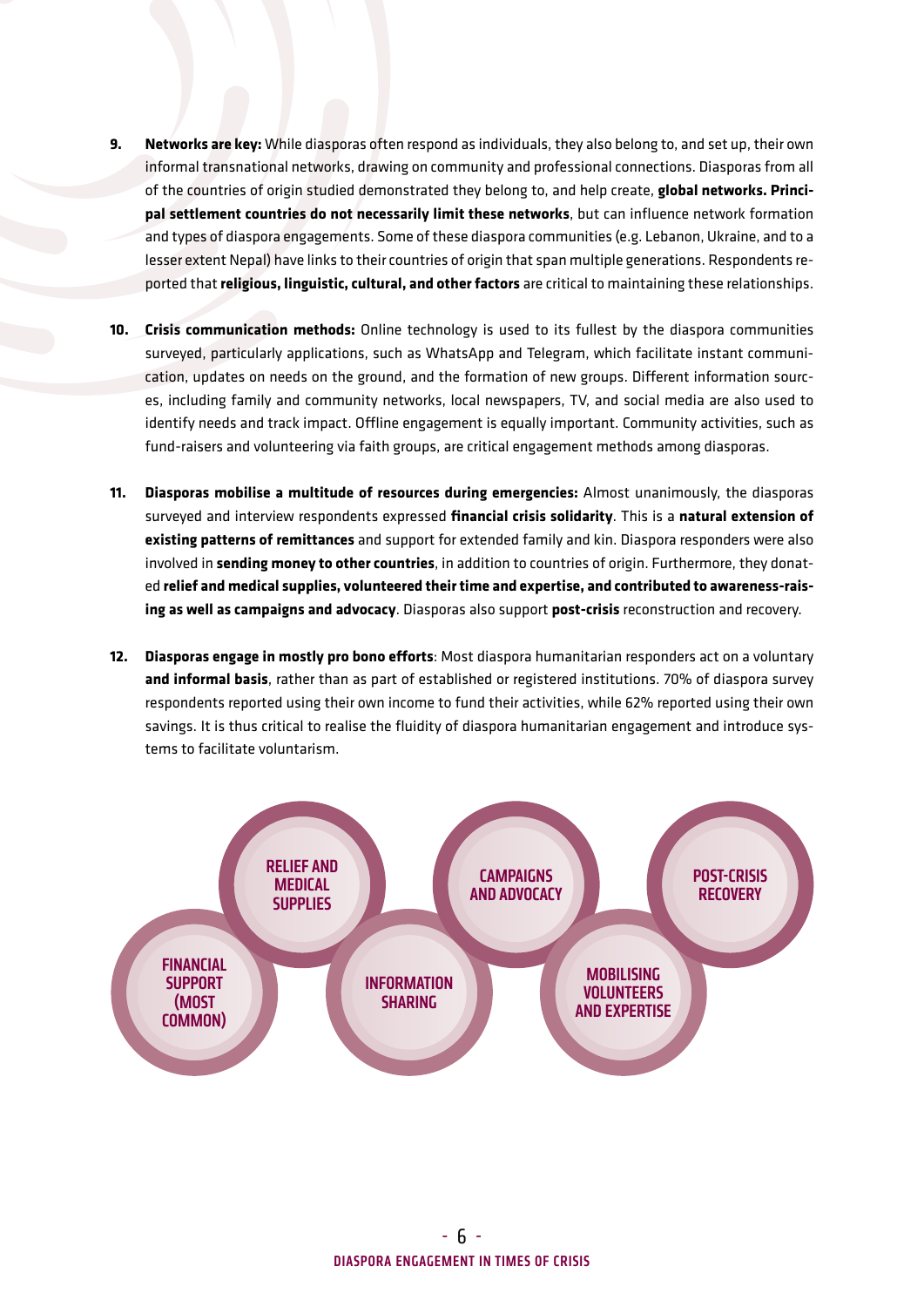#### III. CHALLENGES

- **13. Diasporas and traditional humanitarian actors do not always speak the same language:** Diasporas might not share the same conceptualisations of humanitarianism as development partners and may not use the same technical vocabulary. Diaspora humanitarian activities are often not visible or understood as humanitarian responses by institutional humanitarian partners.
- **14. Need for dialogue and coordination**: Coordination and channels for coordination between diasporas and other institutional humanitarian actors are lacking. Even where diaspora relations with countries of origin are strained (as in the cases of Lebanon or Sudan) or even antagonistic (as in the case of Nicaragua), diasporas are still open to improving operational coordination in humanitarian response. However, coordination between diaspora groups and governments in countries of origin is not a prerequisite to diaspora crisis response.
- **15. Lack of access or opportunities to partner with international organisations**: Diasporas do not always have the financial resources needed to participate in key meetings and to gain access to key stakeholders involved in the coordination of humanitarian response, often seeing them as a closed club.
- **16. Diaspora humanitarianism is not an immediate solution to address increased humanitarian needs:** Diasporas can form an important and impactful part of humanitarian interventions but should not be seen as a panacea. Governments and humanitarian partners need to have realistic expectations of what can be achieved. This will require significant investments in time and resources.

#### RECOMMENDATIONS

This study makes the following recommendations directed to governments, humanitarian agencies, INGOs, and diaspora responders to better leverage and enhance the impact of diaspora humanitarian assistance:

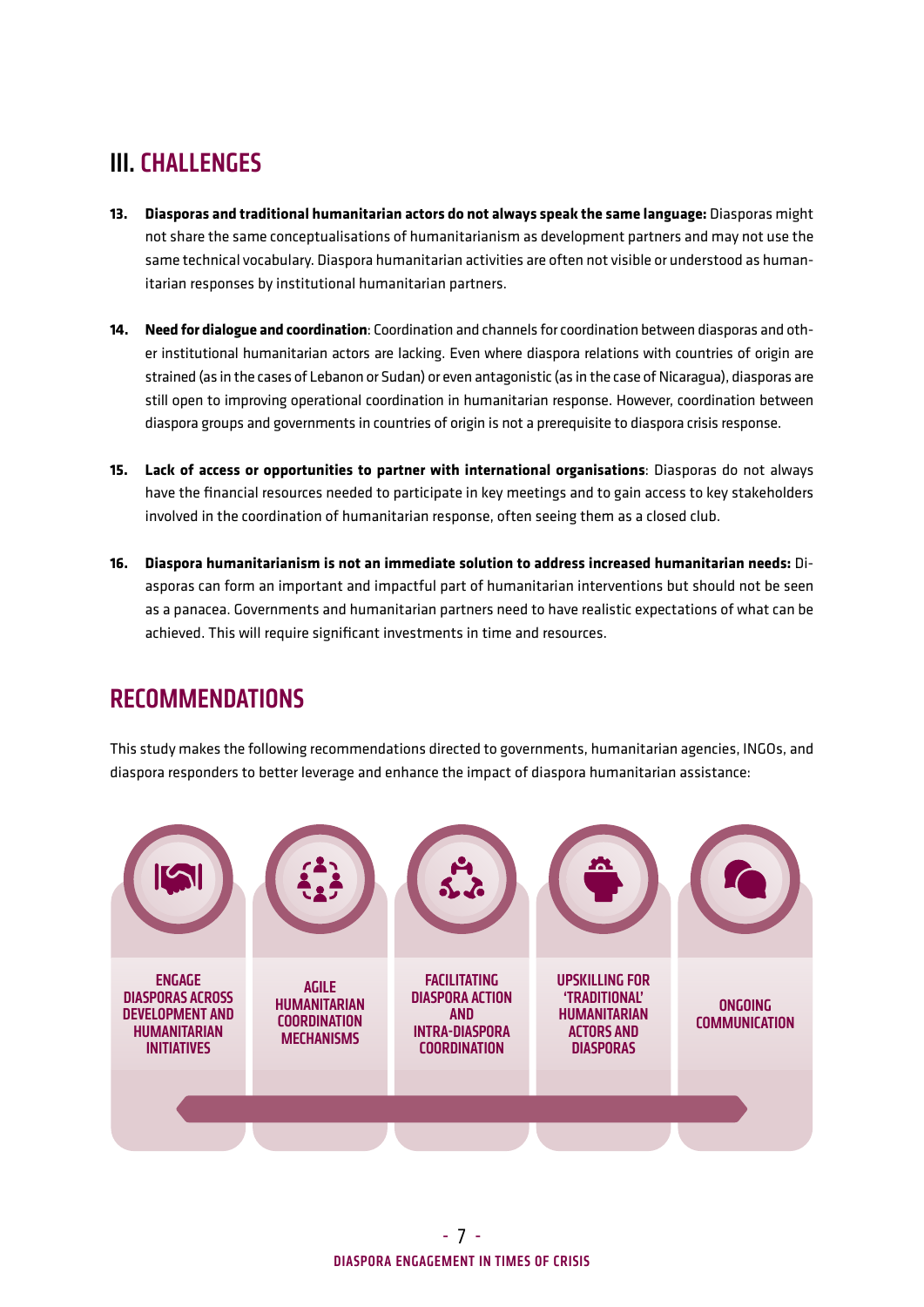#### 1. ENGAGE DIASPORAS ACROSS DEVELOPMENT AND HUMANITARIAN INITIATIVES

|           | <b>RECOMMENDATION</b>                                                                                                                                                                                                                                                                                                                                                                                                                                                                                                                                                                                                                                                                                          | <b>RESPONSIBILITY</b><br>ΟF                                                       | <b>PRIORITY</b><br>(SHORT-,<br><b>MEDIUM-, OR</b><br>LONG-TERM) |
|-----------|----------------------------------------------------------------------------------------------------------------------------------------------------------------------------------------------------------------------------------------------------------------------------------------------------------------------------------------------------------------------------------------------------------------------------------------------------------------------------------------------------------------------------------------------------------------------------------------------------------------------------------------------------------------------------------------------------------------|-----------------------------------------------------------------------------------|-----------------------------------------------------------------|
|           | Recognise the importance of the humanitarian-development<br>nexus, as diaspora intervention cuts across all emergency-de-<br>velopment response spectrum phases.                                                                                                                                                                                                                                                                                                                                                                                                                                                                                                                                               | Governments<br>Humanitarian<br>agencies<br><b>INGOs</b>                           | Short-term                                                      |
| $\bullet$ | Establish coordination and dialogue mechanisms to address<br>the considerable gaps in coordination between diasporas and<br>'traditional' humanitarian actors. However, closer coordination<br>where possible should be sought by all actors involved in all<br>emergency contexts, as humanitarian actors are under increas-<br>ing pressure to respond to the global COVID-19 pandemic.<br>This is also true for the community, as the voluntary sector<br>is key to supporting government efforts to manage the out-<br>break. Needs are likely to include both preparedness and re-<br>silience-building on the one hand and post-crisis social and<br>economic reconstruction post-outbreak on the other. | Governments<br>Humanitarian<br>agencies<br><b>INGOs</b><br>Diaspora<br>responders | Short-term                                                      |
| $\bullet$ | Develop diaspora policies and programmes that are fit for<br>purpose: There is potential to reap enormous rewards from<br>diaspora engagement, but aspiration and engagement require<br>much thought and action to realise this potential.<br>'Traditional' diaspora activities - e.g. conferences, small grants<br>funding, and volunteering opportunities - should be comple-<br>mented by a gradual expansion of the range of diaspora en-<br>gagement frameworks and programmes available to address<br>the varying needs, capacities, and aspirations of diaspora or-<br>ganisations in humanitarian response.                                                                                            | Governments<br>Humanitarian<br>agencies<br><b>INGOs</b>                           | Medium-term                                                     |
|           | Amending legislation to enable officials to engage with di-<br>aspora responders on humanitarian issues, in specific cases<br>where the legislation does not allow it (e.g. Nicaragua).                                                                                                                                                                                                                                                                                                                                                                                                                                                                                                                        | Governments                                                                       | Medium-term                                                     |
|           | Embed activities in the government's vision and priorities,<br>establishing clear and transparent cross-governmental mech-<br>anisms to facilitate diaspora social, human, and financial<br>contributions. Policies and programmes are needed to help<br>realise these ambitions. Governments' diaspora policies must<br>include a humanitarian action component, which helps fa-<br>cilitate diaspora humanitarian response. Currently, diaspora<br>policies are primarily geared towards medium- to long-term<br>development interventions. This also reflects a lack of policy<br>coherence and integration between humanitarian and devel-<br>opment strategies.                                           | Governments                                                                       | Medium-term                                                     |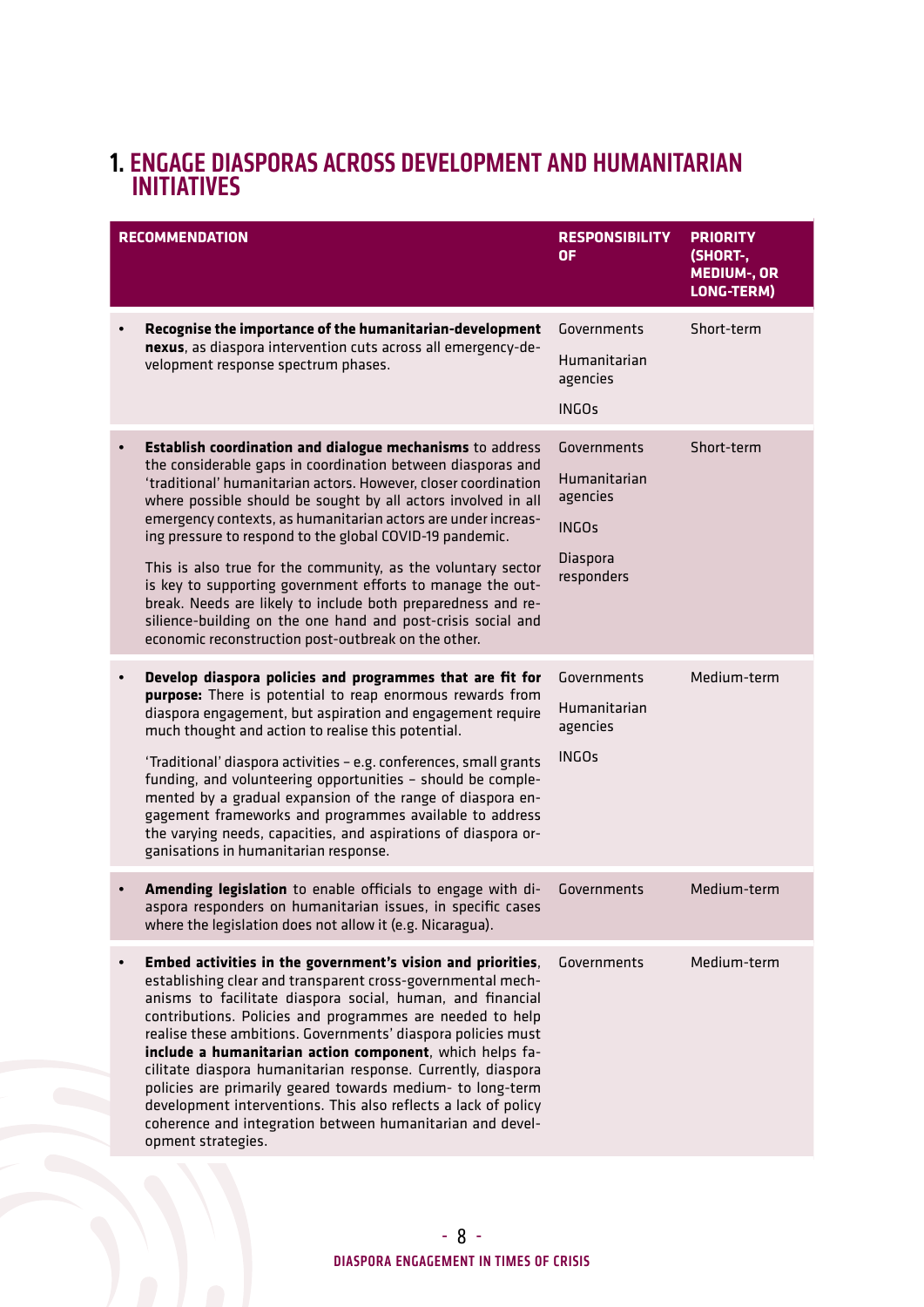| $\bullet$ | <b>Recognise the diaspora's transnational political capital and Governments</b><br>how this is deployed for political reform, peacebuilding, and<br>reconstruction. In other words, diasporas need not be seen as<br>a threat. | Humanitarian<br>agencies | Medium-term |
|-----------|--------------------------------------------------------------------------------------------------------------------------------------------------------------------------------------------------------------------------------|--------------------------|-------------|
|           |                                                                                                                                                                                                                                | <b>INGOs</b>             |             |

### 2. AGILE HUMANITARIAN COORDINATION MECHANISMS

|           | <b>RECOMMENDATION</b>                                                                                                                                                                                                                                                                                                                                                                                                                                                                                                                                                                                                                                                                                                                                                                                                                                                                                             | <b>RESPONSIBILITY</b><br><b>OF</b>                                                | <b>PRIORITY</b><br>(SHORT-,<br><b>MEDIUM-, OR</b><br>LONG-TERM) |
|-----------|-------------------------------------------------------------------------------------------------------------------------------------------------------------------------------------------------------------------------------------------------------------------------------------------------------------------------------------------------------------------------------------------------------------------------------------------------------------------------------------------------------------------------------------------------------------------------------------------------------------------------------------------------------------------------------------------------------------------------------------------------------------------------------------------------------------------------------------------------------------------------------------------------------------------|-----------------------------------------------------------------------------------|-----------------------------------------------------------------|
|           | Enable diaspora coordinators at the cluster level: Diaspo-<br>ra responders need to be involved in emergency coordination<br>mechanisms with diasporas, governments, and humanitarian<br>agencies working with the UN Cluster System. However, such<br>agencies must consider the need for agility, as diasporas are<br>not always engaged in a structured way.<br>Diasporas' potential to act as conduits to facilitate information<br>sharing around a particular crisis could be leveraged - through<br>something akin to ReliefWeb.<br>Information needs to be more regular and simplified so that it<br>can easily be shared through WhatsApp and similar platforms.                                                                                                                                                                                                                                         | Governments<br>Humanitarian<br>agencies<br><b>INGOs</b><br>Diaspora<br>responders | Short-term                                                      |
|           | Avoid creating additional barriers to diaspora humanitari-<br>an activities. Where governments are unable or unwilling to<br>engage or support diaspora humanitarians, they should not<br>create additional barriers to these activities, for example by<br>seizing relief or medical supplies sent by diaspora respond-<br>ers. Traditionally, diasporas often face significant obstacles to<br>sending money and supplies to countries in crisis.<br>Implement emergency measures to facilitate diaspora assis-<br>tance. For example, temporary suspension of customs duties,<br>or limitations on sending or withdrawing currency. Extend ex-<br>isting schemes and structures to support diaspora resource<br>mobilisation in times of crisis, such as collecting and transfer-<br>ring funds from diaspora organisations via missions and em-<br>bassies to agencies responding to crisis-affected regions. | Governments<br>Humanitarian<br>agencies<br><b>INGOs</b>                           | Short-/Medium-<br>term                                          |
|           | Extend existing schemes and structures to support diaspora<br>resource mobilisation in times of crisis, such as collecting and<br>transferring funds from diaspora organisations via missions<br>and embassies to agencies responding to crisis-affected regions                                                                                                                                                                                                                                                                                                                                                                                                                                                                                                                                                                                                                                                  | Government                                                                        | short-term                                                      |
| $\bullet$ | Provide logistical support to diaspora humanitarians in terms<br>of transporting relief and medical supplies to affected regions                                                                                                                                                                                                                                                                                                                                                                                                                                                                                                                                                                                                                                                                                                                                                                                  | Humanitarian<br>agencies<br><b>INGOs</b>                                          | Medium-term                                                     |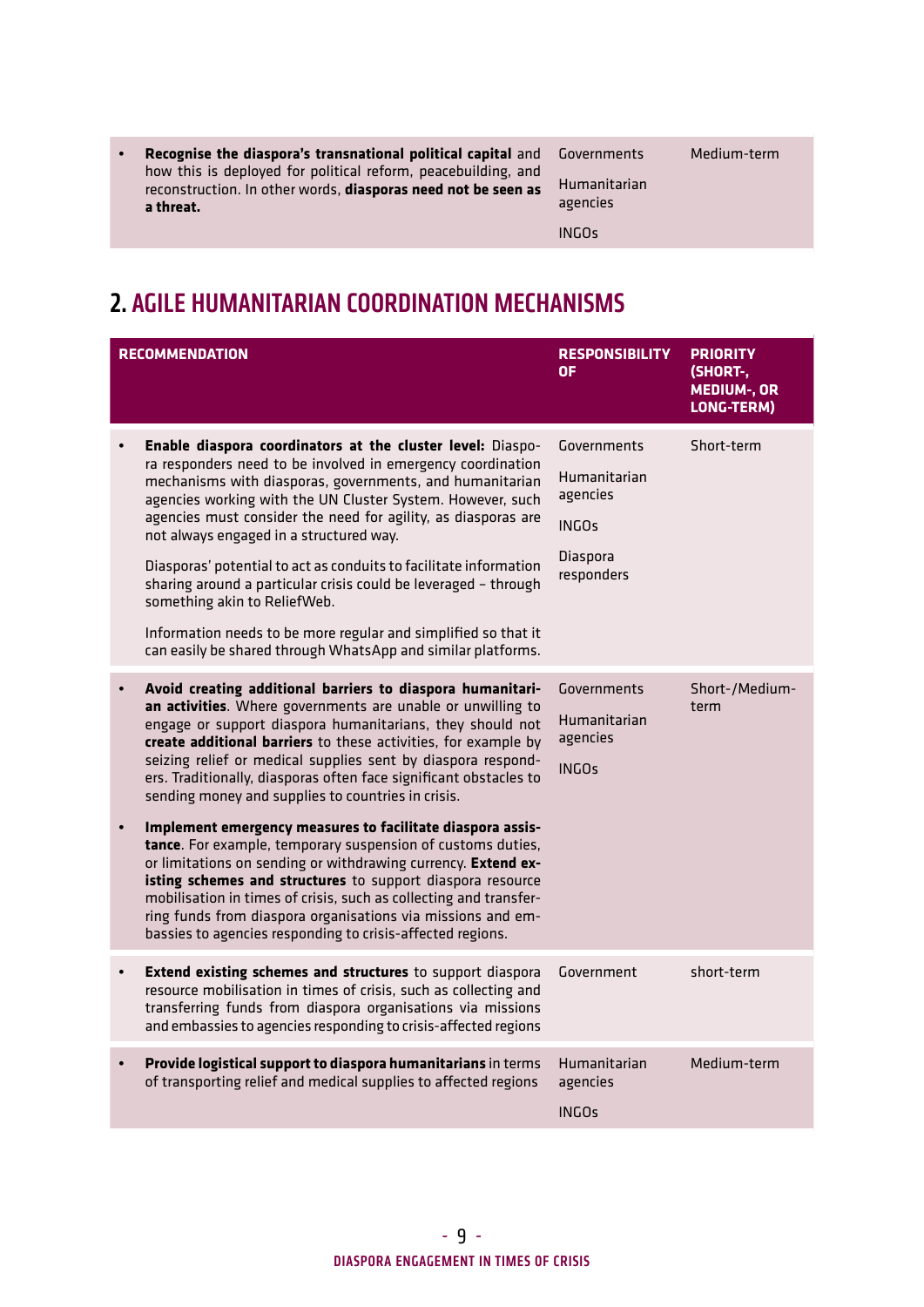| Establish diaspora focal points: Partnering with diaspora for<br>humanitarian response is a multi-dimensional process that<br>includes country of origin, country of settlement, and human-<br>itarian actors.<br>This requires building meaningful partnerships between dias-<br>pora organisations, INGOs, and governments, as policymakers<br>need sustainable coordination.<br>In terms of NGOs, a diaspora focal point at HQ level would open<br>up opportunities to innovate, enable close interaction with di-<br>asporas, and allow for much closer engagement with affected<br>communities. Also, diaspora focal points in countries of origin<br>and settlement can assist in facilitating partnership building.<br>Building operational and strategic partnerships with diaspora<br>responders can help develop better joint responses to crises. | Governments<br>Humanitarian<br>agencies<br><b>INGOs</b><br>Diaspora<br>responders | Short-/Medium-<br>term |
|--------------------------------------------------------------------------------------------------------------------------------------------------------------------------------------------------------------------------------------------------------------------------------------------------------------------------------------------------------------------------------------------------------------------------------------------------------------------------------------------------------------------------------------------------------------------------------------------------------------------------------------------------------------------------------------------------------------------------------------------------------------------------------------------------------------------------------------------------------------|-----------------------------------------------------------------------------------|------------------------|
| Develop national pools of diaspora experts with skills relevant<br>to humanitarian response (e.g. medical, engineering, WASH,<br>reconstruction, etc.) that can be mobilised in times of crisis.                                                                                                                                                                                                                                                                                                                                                                                                                                                                                                                                                                                                                                                             | Governments<br>Diaspora<br>responders                                             | Medium-term            |

### 3. FACILITATING DIASPORA ACTION AND INTRA-DIASPORA COORDINATION

| <b>RECOMMENDATION</b>                                                                                                                                                                                                                                  | <b>RESPONSIBILITY</b><br>0F                                                       | <b>PRIORITY</b><br>(SHORT-.<br><b>MEDIUM-, OR</b><br>LONG-TERM) |
|--------------------------------------------------------------------------------------------------------------------------------------------------------------------------------------------------------------------------------------------------------|-----------------------------------------------------------------------------------|-----------------------------------------------------------------|
| <b>Learn from and coordinate with diasporas:</b> It is vital to un-<br>derstand the importance of intra-diaspora learning and coor-<br>dination, as many groups are keen to learn from each other.<br>Thus, support is needed to foster peer learning. | Governments<br>Humanitarian<br>agencies<br><b>INGOs</b><br>Diaspora<br>responders | Short-/Medium-<br>term                                          |
| Develop recruiting and volunteering schemes to enable dias-<br>poras to harness their skills, knowledge, and expertise to im-<br>prove humanitarian response and diversify workforces.                                                                 | Governments<br>Humanitarian<br>agencies<br><b>INGOs</b>                           | Medium-term                                                     |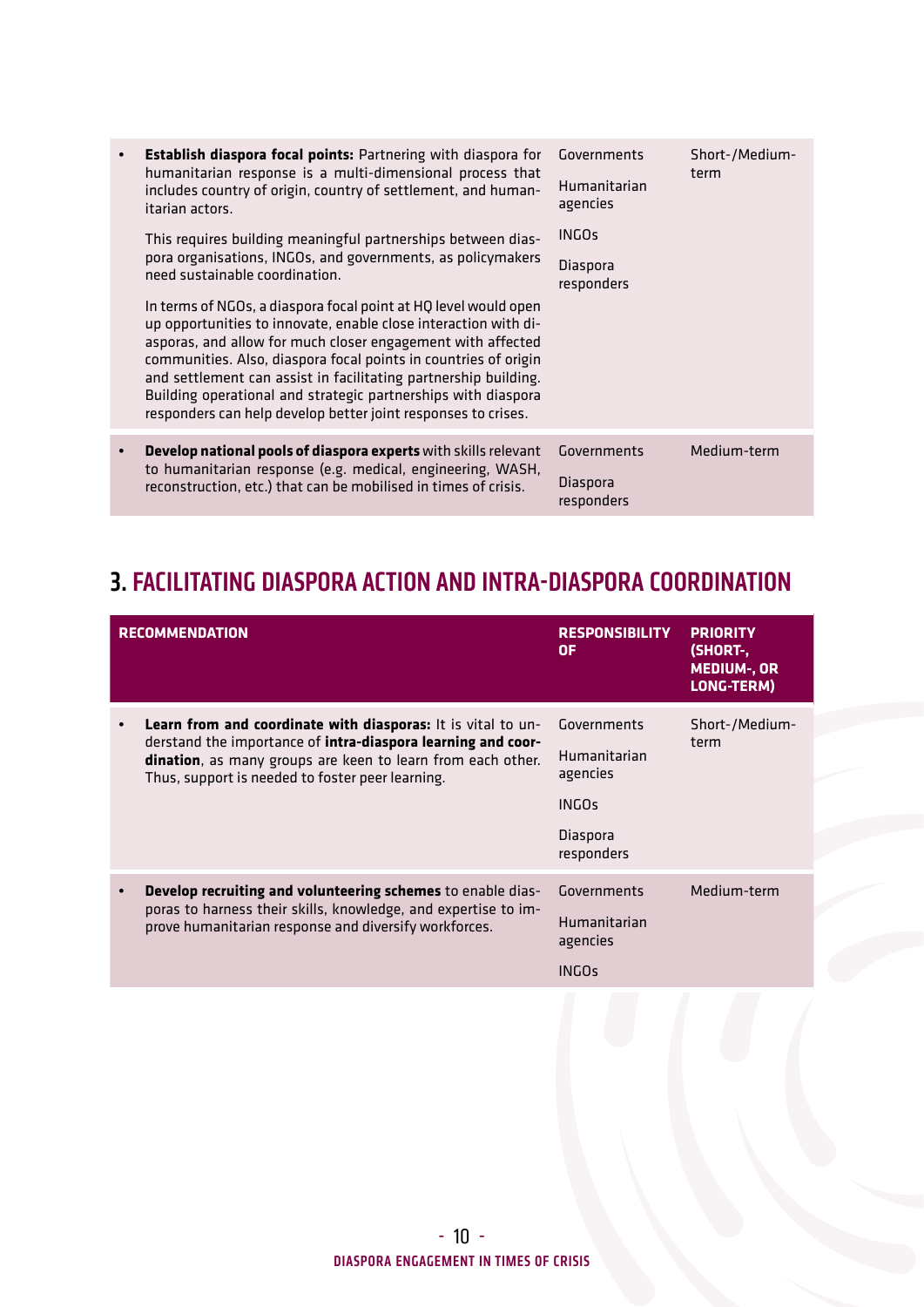|           | Address unequal power relations and structural inequalities<br>between diasporas and 'traditional' humanitarian partners.<br>The Black Lives Matter protests in 2020 prompted urgent dis-<br>cussions about the historical legacies of racism and colonial-<br>ism that impact on present-day issues facing the aid sector<br>and the need to address these.<br>Advancing the localisation agenda can be one way of achieving<br>this, as it entails a reconfiguration of relations between North-<br>ern humanitarian agencies and civil society in the Global South.<br>Diasporas are already delivering on this through their work<br>with local civil society and communities in countries of origin,<br>through skills sharing, advocacy, and direct funding, even if pro-<br>gress from institutional humanitarian partners is slow. | Governments<br>Humanitarian<br>agencies<br><b>INGOs</b> | Medium-term |
|-----------|--------------------------------------------------------------------------------------------------------------------------------------------------------------------------------------------------------------------------------------------------------------------------------------------------------------------------------------------------------------------------------------------------------------------------------------------------------------------------------------------------------------------------------------------------------------------------------------------------------------------------------------------------------------------------------------------------------------------------------------------------------------------------------------------------------------------------------------------|---------------------------------------------------------|-------------|
| $\bullet$ | Consider directing funds to local and diaspora organisations:<br>Funding remains a pain point for diaspora organisations. How-<br>ever, despite limited resources, such organisations deliver<br>activities that often have significant impact, even on a shoe-<br>string budget. The COVID-19 pandemic has only added more<br>pressure; widely implemented social distancing rules have<br>increased physical distance between clients/beneficiaries and<br>international aid providers, and fewer small organisations are<br>prepared to be more flexible and more responsive to the needs<br>of local communities. Directing funds and other resources to<br>diaspora humanitarians as well as local civil society groups<br>also helps them to scale up their work with local communities/<br>enhance their local impact.              | Governments<br>Humanitarian<br>agencies<br><b>INGOs</b> | Medium-term |

#### 4. UPSKILLING FOR 'TRADITIONAL' HUMANITARIAN ACTORS AND DIASPORAS

| <b>RECOMMENDATION</b>                                                                                                                                                                                                                                                                                                                                                                                                                                                                                               | <b>RESPONSIBILITY</b><br>0F                             | <b>PRIORITY</b><br>(SHORT-,<br><b>MEDIUM-, OR</b><br>LONG-TERM) |
|---------------------------------------------------------------------------------------------------------------------------------------------------------------------------------------------------------------------------------------------------------------------------------------------------------------------------------------------------------------------------------------------------------------------------------------------------------------------------------------------------------------------|---------------------------------------------------------|-----------------------------------------------------------------|
| Capacity development for governments and humanitari-<br>an organisations in the field of diaspora humanitarianism is<br>needed in addition to capacity development intended to fos-<br>ter diaspora development collaboration (government diaspora<br>engagement structures are generally not configured for emer-<br>gency response). This would enable better 'do no harm' princi-<br>ples, as government and humanitarian agencies would better<br>understand the dynamics of diaspora humanitarian initiatives. | Governments<br>Humanitarian<br>agencies<br><b>INGOs</b> | Medium/long-<br>term                                            |